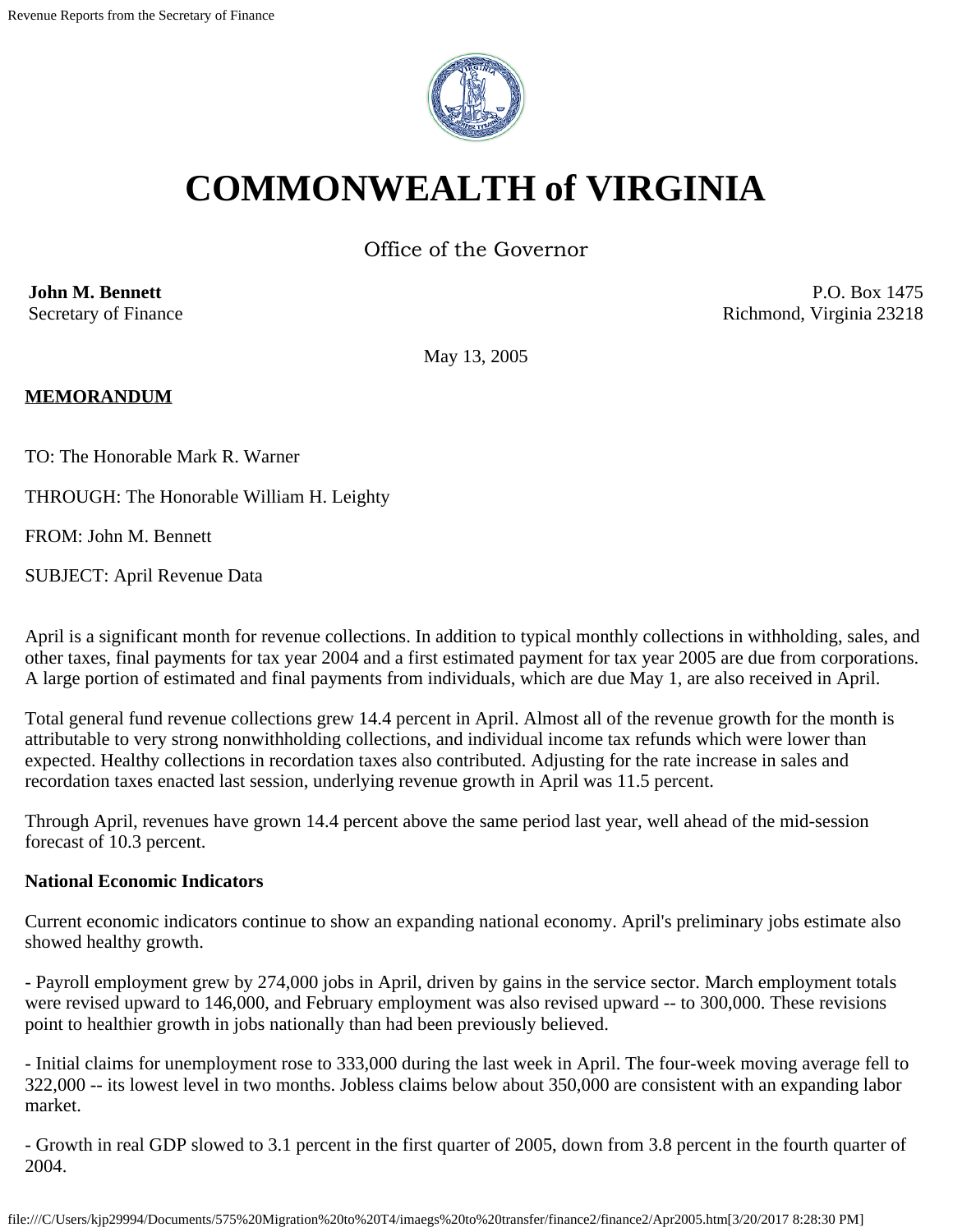- The expansion in the manufacturing sector continues to slow. The Institute of Supply Management index fell 1.9 points to 53.3 in April, its fifth consecutive monthly decline.

- The Conference Board's index of consumer confidence dropped over five points to 97.7 in March. Both the current conditions and expectations components of the index fell.

- A jump in energy prices of 4.0 percent drove the consumer price index up 0.6 percent in March. Core inflation was unchanged at an annualized rate of 2.3 percent.

- As expected, the Federal Reserve raised the federal funds rate by another 25 basis points to 3.0 percent at its May meeting.

#### **Virginia Economy**

In Virginia, payroll employment grew by 2.2 percent in March compared with the same month last year. Northern Virginia payrolls grew by 4.7 percent, followed by the western MSAs with 2.2 percent, Richmond-Petersburg with 2.0 percent, and Hampton Roads with 1.4 percent growth.

The Virginia Leading Economic Index fell 2.0 percent in March, with all four components contributing to the decline. Regional leading indexes dropped in all of the metropolitan areas in the state. The magnitude of the decline in the index is unusual, but it is too soon to determine whether the decline is significant.

#### **April Revenue Collections**

Total general fund revenue collections grew 14.4 percent in April. Almost all of the revenue growth for the month is attributable to very strong individual nonwithholding collections, and individual income tax refunds which were lower than expected. Healthy collections in recordation taxes also contributed. Adjusting for the rate increase in sales and recordation taxes enacted last session, underlying revenue growth in April was 11.5 percent.

On a year to date basis, revenues have grown 14.4 percent above the same period last year, well ahead of the midsession required growth of 10.3 percent.

*Individual Income Tax Withholding (57% of general fund revenues):* Collections for payroll withholding increased 2.3 percent in April, which had one less deposit day than April of 2004. Year-to-date withholding growth is 7.0 percent -- slightly ahead of the 6.4 percent growth required to meet the estimate for the year.

*Individual Income Tax Nonwithholding (14% of general fund revenues):* April is a key month in individual nonwithholding collections. Final payments for tax year 2004 and the first estimated payment for tax year 2005 are both due May 1.

April collections were unusually strong - growing 35.2 percent above April of last year. While the number of payments received was up about 10 percent, the average check size grew about 23 percent.

Year-to-date collections in individual nonwithholding are up 31.5 percent from the same period last year, well ahead of the mid-session forecast of 15.8 percent growth.

A number of states and the federal government are reporting substantially stronger than projected collections in individual estimated and final payments. In April, federal final payments were up close to 35 percent - leading the Congressional Budget Office to issue a reduced deficit estimate for federal fiscal year 2005. More detailed information will be available in the next few weeks, as individual states report their revenue performance.

The majority of the remaining collections in this source will occur in May. Because estimated and final payments will continue to be processed in May, it is important to consider April and May collections together to accurately assess revenue results in this source. The final estimated payment for this fiscal year is due June 15.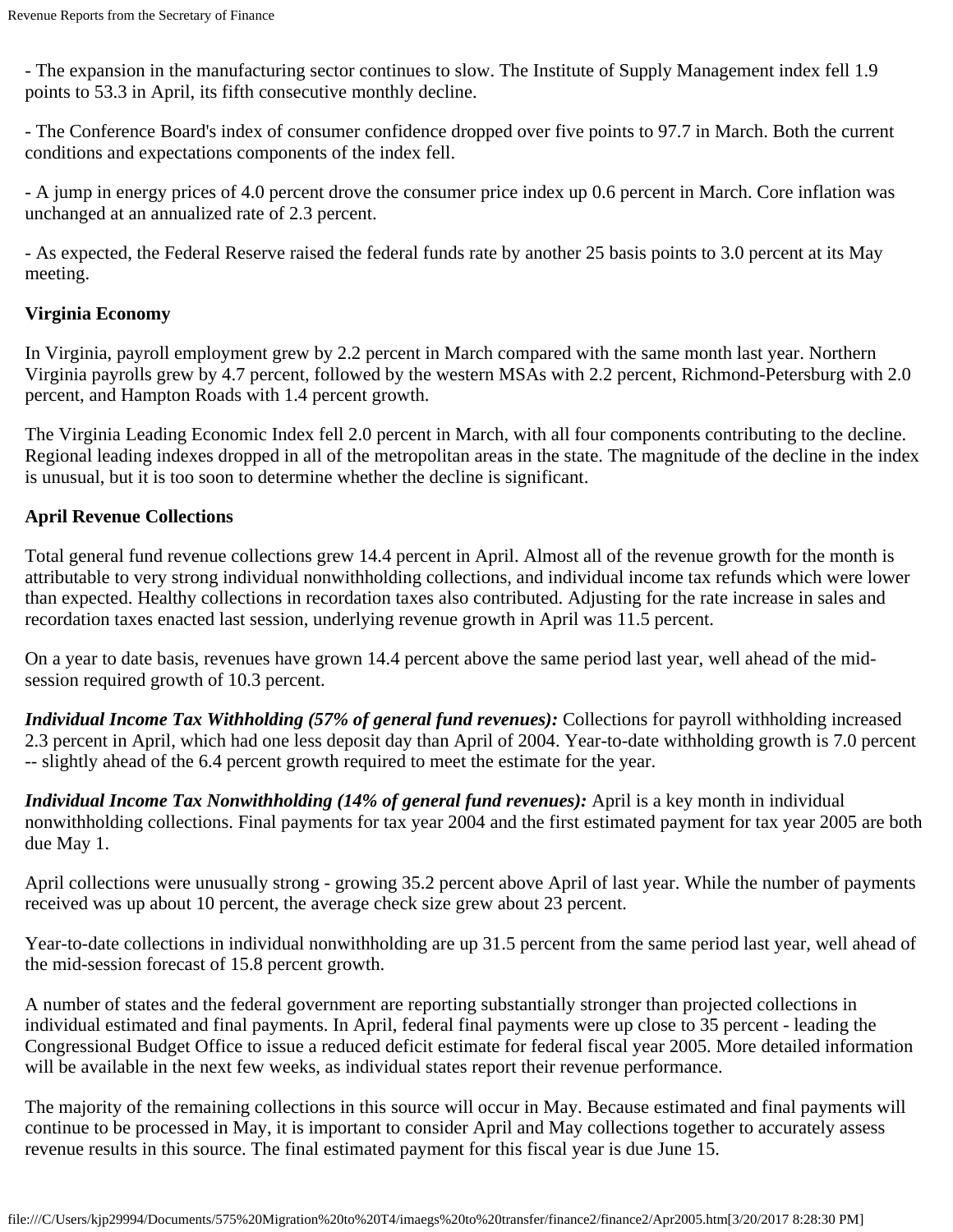*Individual Income Tax Refunds:* Refunds in April were below forecast. Refunds of \$322.7 million were issued in April -- \$22.6 million less than was refunded in April of 2004. On a year-to-date basis, refunds are \$3.4 million below the same period last year. This decline of 0.3 percent is below the annual estimate of a 6.5 percent increase. For the filing season beginning January 1, TAX has processed 2.1 million refunds -- about the same number as last year - although the average refund has grown only about 1 percent.

Some of the lower than expected refund activity is likely due to the large amount of non-wage income that has been received in nonwithholding payments, although more detailed analysis will not be possible for several months.

*Sales Tax (22% of general fund revenues):* Collections of sales and use taxes, representing March sales, grew 11.7 percent in April. Year-to-date growth of 14.4 percent is slightly below the mid-session forecast of 14.7 percent. Adjusting for the rate increase effective September 1, sales tax collections grew only 4.5 percent in April, and are up 8.7 percent year-to-date.

*Corporate Income Tax (4% of general fund revenues):* In April, corporations make their first estimated payment for tax year 2005, and make either a final or extension payment for tax year 2004. Corporate income tax collections for the month declined by 2.4 percent. Although gross collections were actually up slightly, refunds were up more significantly - leading to the slight drop for the month.

Through April, corporate income tax collections have grown 43.0 percent compared with the same period last year - well ahead of the mid-session forecast of 29.0 percent growth.

*Insurance Premiums Tax (3% of general fund revenues)*: The first quarterly payment in insurance premiums taxes was due April 15. Collections totaled \$87.6 million in April compared with \$79.7 million in April of last year. Year-todate insurance receipts are up 6.7 percent, below the annual forecast of 8.5 percent growth.

### **Other Revenue Sources**

| The following list provides data on April collections for other revenue sources: |  |
|----------------------------------------------------------------------------------|--|
|                                                                                  |  |

|                                                | <b>Year-to-Date</b> | <b>Required to</b><br><b>Meet Estimate</b> |
|------------------------------------------------|---------------------|--------------------------------------------|
| $[ABC$ Taxes $(1.1\%$ GF revenues)             | 2.8%                | $0.1\%$                                    |
| Public Service Corporations (0.7% GF revenues) | $0.4\%$             | $0.6\%$                                    |
| Interest Income (0.7% GF revenues)             | 39.1%               | 12.4%                                      |

*All Other Revenue:* All Other Revenue grew by \$4.7 million in April -- \$85.5 million compared with \$80.8 million in April of last year. Growth in wills, suits, deeds, and contract fees -- most of which is recordation taxes -- offset a decline in other revenue. Adjusting for the rate increase effective September 1, recordation tax receipts grew by 7.4 percent.

Year-to-date, collections of All Other Revenue are 25.3 percent above the same period last year -- ahead of the annual estimate of 14.1 percent growth.

*Lottery Revenues:* Lottery net income rebounded in April -- growing 40.3 percent - driven in large part by a \$205 million prize for Mega Millions. Year-to-date net income growth of 4.5 percent is slightly ahead of the projected 3.8 percent annual rate.

## **Summary**

April is a significant month for revenue collections. In addition to typical monthly collections in withholding, sales, and other taxes, final payments for tax year 2004 and a first estimated payment for tax year 2005 are due from corporations. A large portion of estimated and final payments from individuals, which are due May 1, are also received in April.

Total general fund revenue collections grew 14.4 percent in April. Almost all of the revenue growth for the month is